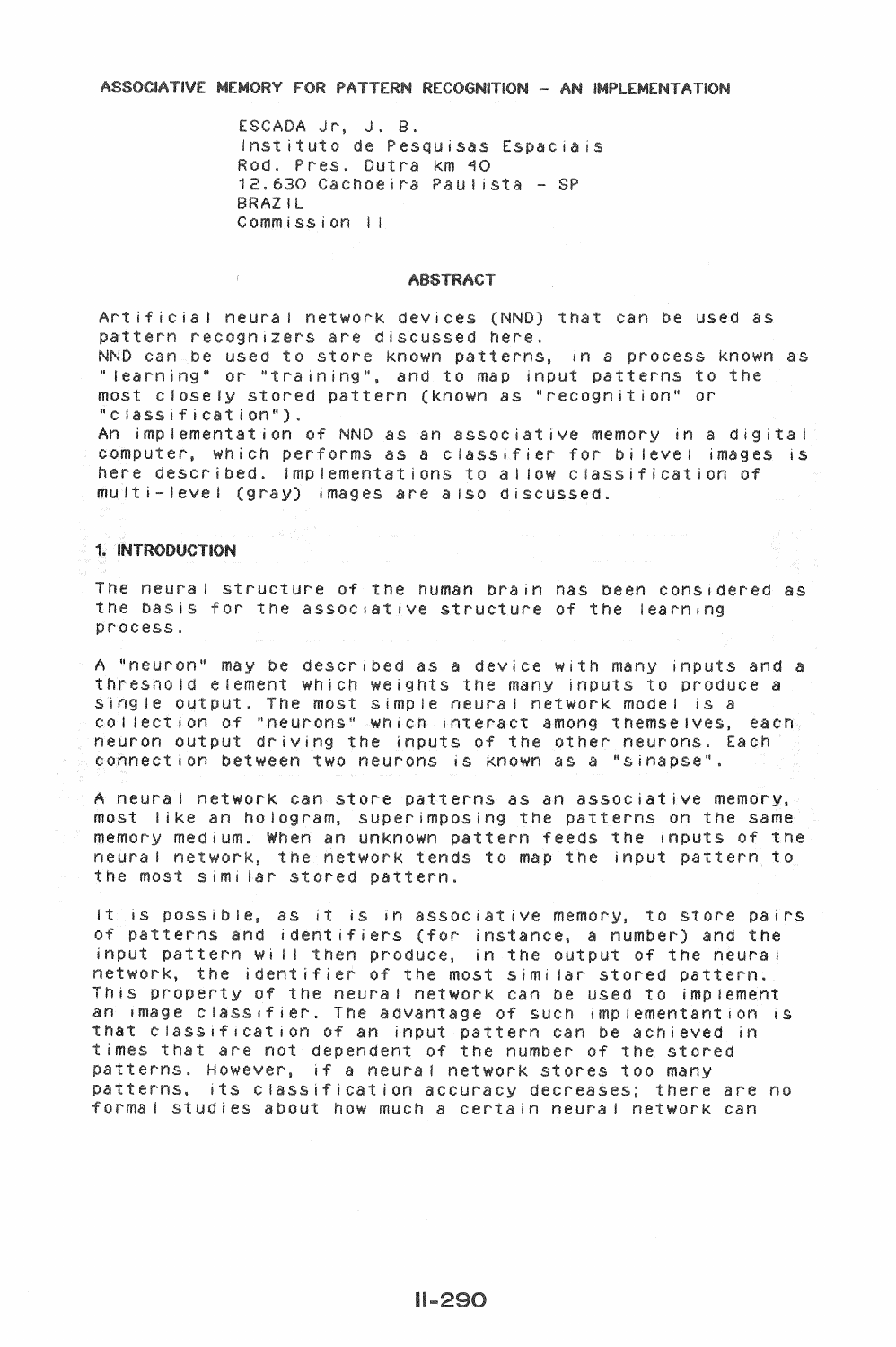" learn", but a few rules may be used to avoid exceeding the network capability.

Use of neural nets should be performed in two steps: the first one consists of "teaching" the network the patterns which wi If be later compared to an input pattern. This teaching (or training) process can be either adaptive or not. Basically, adaptive training means that the weights of each neuron input are adjusted in order to obtain the best association for that specific pattern. Non-adaptive training implies in a fixed weight for each neuron input.

The second step consists of exciting the neuron network with a pattern and let the neurons network to "reverberate" until its outputs remain stable. When this occurs, the outputs can be read to obtain the stored pattern or, as mentioned above. an identifier of the stored pattern.

#### 2.. TYPES OF NEURAl NETWORKS

Here. the most known artificial neural networks are described. Neural nets can be divided in two main classes, according to their capability of storing binary or continuous-valued inputs [1]. Another classification can be achieved if we consider the capabi I ity of the neura I network for supervised or unsupervised training. However, this study wi II on IY dea I with supervised training.

## HOPFIELD NETWORK

The HOPFIELD network is a special case of the Cohen-Grossberg autoassociator for binary input and is severely limited in the numbers of patterns that can be stored. Also, if two stored patterns have too many similar bits, a misclassification can occur [3].

To implement this network, a correlation matrix should be created to act as the storage medium for all patterns. Suppose the patterns have N bits in lenght, the correlation matrix should be dimensioned as NxN elements matrix. The number of stored patterns M should not exceed INT( $O.15 \times N \times N$ ), provided that two patterns do not have too many similar bits, are not linear IY dependent and the patterns to be learned are not degraded by noise.

For example, suppose we want to use this type of network to identify the 26 printed alphabetic characters, each character being defined as an array of 5 x 7 points. The network storage requirement is a matrix of 35x35 elements and the maximum number of patterns which can be stored is  $M=INT(0.15x35x35) =$ 183, which is good enough for the latin alphabet.

However, other authors [4,6] have stated that the maximum capacity of the HOPFIELD network is  $M = N-1$ . An experimental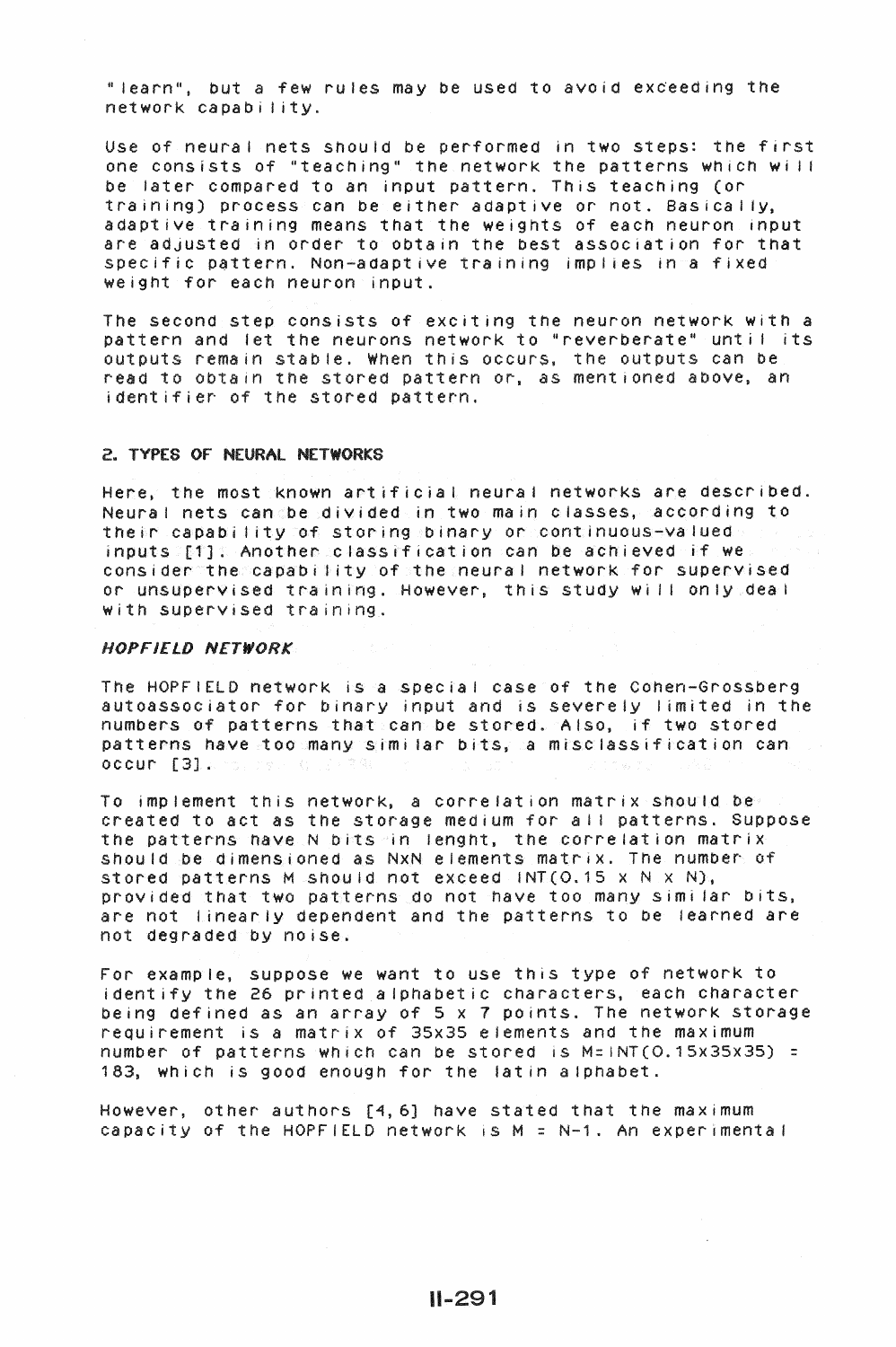implementation of this network showed up that the last statement is more likely to be considered in the example case.

As can be seen, this network does not store any identifier along with the pattern, so the pattern recognition process should have one aditiona I step: instead of storing the pattern by itself, the product vector of the pattern and a *orthonormal reference* pattern (for instance, the ones provided by the Wa Ish functions) should be stored; then, after presenting an input pattern, a scalar product of the output pattern by a discriminant function will yield a number which is unique for each learned pattern and can be determined a-priori [7]. This pre-processing of the input patterns also assures that the patterns to be learned are not linearly dependent to each other.

Figure 1 gives the HOPFIELD network algorithm.

#### BAN NETWORK

Binary bidirectiona I Associative Memory (BAM) is an adaptation of the HOPFIELD network [3,4]. Pairs (A,B) of patterns of size N and L bits, respectively, are stored and can be later recovered either by presenting pattern A or pattern B to the  $\mathsf{network}$ . Like the HOPFIELD network, it has severe limitations to on the number of patterns that can be stored: the maximum number of pair of patterns which can be stored is M=min(N,L).

The storage requirement of a BAM is a matrix of NxL elements. An implementation of this network showed up that when near its maximum capacity, the BAM becomes very sensitive to noise in the input pattern and can lead to miscfassifications.

Figure 2 gives the algorithm for BAM network implementation. It can be observed that when the two input vectors are the same. the BAM network performs as the HOPFIELD network.

## HANNING NETWORK

This network is also used to classify binary patterns. It is composed of two subnets, Known as upper and lower subnets. The lower subnet contains NxM synapses, where M is the number of patterns to be stored and N is the number of bits of each pattern. The upper subnet consists of MxM synapses. When an unKnown pattern feeds the inputs of the lower subnet neurons, the HAMMING network reverberates unt i 1 the upper subnet neurons outputs remain stable with only one output being set. So the learning process consists of storing pairs (A,B) in the network, but the B pattern must have only one bit set, the others must remain off.

HAMMING network has one advantage over the two previous ones: it does not suffer from spurious classification [1], but the number of patterns should be known in advance.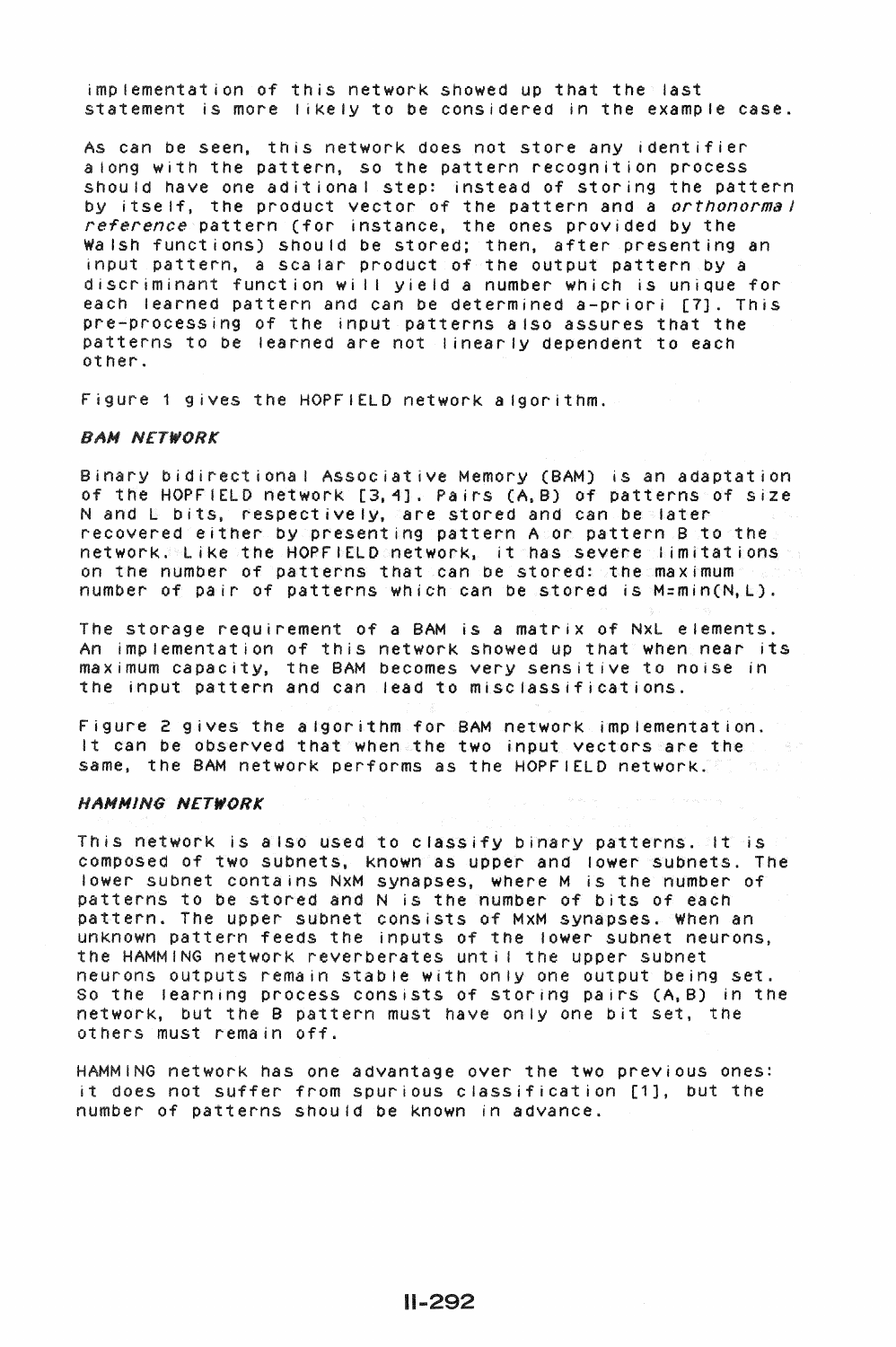The storage requirement for this network is a matrix of MxM elements and a matrix of MxN elements. To store the same 26 alphabetic characters representation of the previous example, the HAMMING network wi I I require 26x26 + 26x35 *=* 1586 integer numbers.

Implementation of this network showed up that it is not so sensitive to noise as HOPFIELD and BAM networks and needs about the same number of iterations until it converges.

Figure 3 gives the algorithm for HAMMING networK implementation.

Of the 3 binary nets described. HAMMING network seems to be the logical choise, in terms of storage requirements (mainly when the number of bits of each pattern is large), reliability and ease of implementation in digital computers.

#### PERCEPTRON NETWORK

Artificial neural networks for continuous-valued input are restricted to the PERCEPTRON network, which is better described in (2]. It requires more sofisticatea training algorithms for weight adjustment, although these algorithms rapidly converge [1]. It also has the advantage of being able to accept several representative patterns to define a "class" and later an unknown input pattern can be associated to one known class instead of being associated to a Known pattern. Its operation is very similar to the HAMMING network except that inputs are not binary values ana weights must be adjusted during training.

The PERCEPTRON network can be great IY improved if more than one layer of neurons is used, where the outputs of layer *i* are used as input to layer  $i+1$ . Several studies on this subject demostrate that a three-layer PERCEPTRON is enough to separate almost all classes of patterns, but its storage requirements becomes excessive [1] since the next layer should have at least 3 times the number of neurons of the previous layer for a good performance.

## 3.. IMAGE ClASSIFICATION

An image classification task is in general based on one of the two distinct features of an image: radiometric features, i.e, the gray levels of the pixels of an image, or geometric features, i.e, shapes and rug iness of the image.

# RADIOMETRIC CLASSIFICATION

Classifying an image according to its radiometric characteristics has been studied for many years, and several methodologies have been implemented successfully. Use of NND can. however, simplify the implementation of a classifier in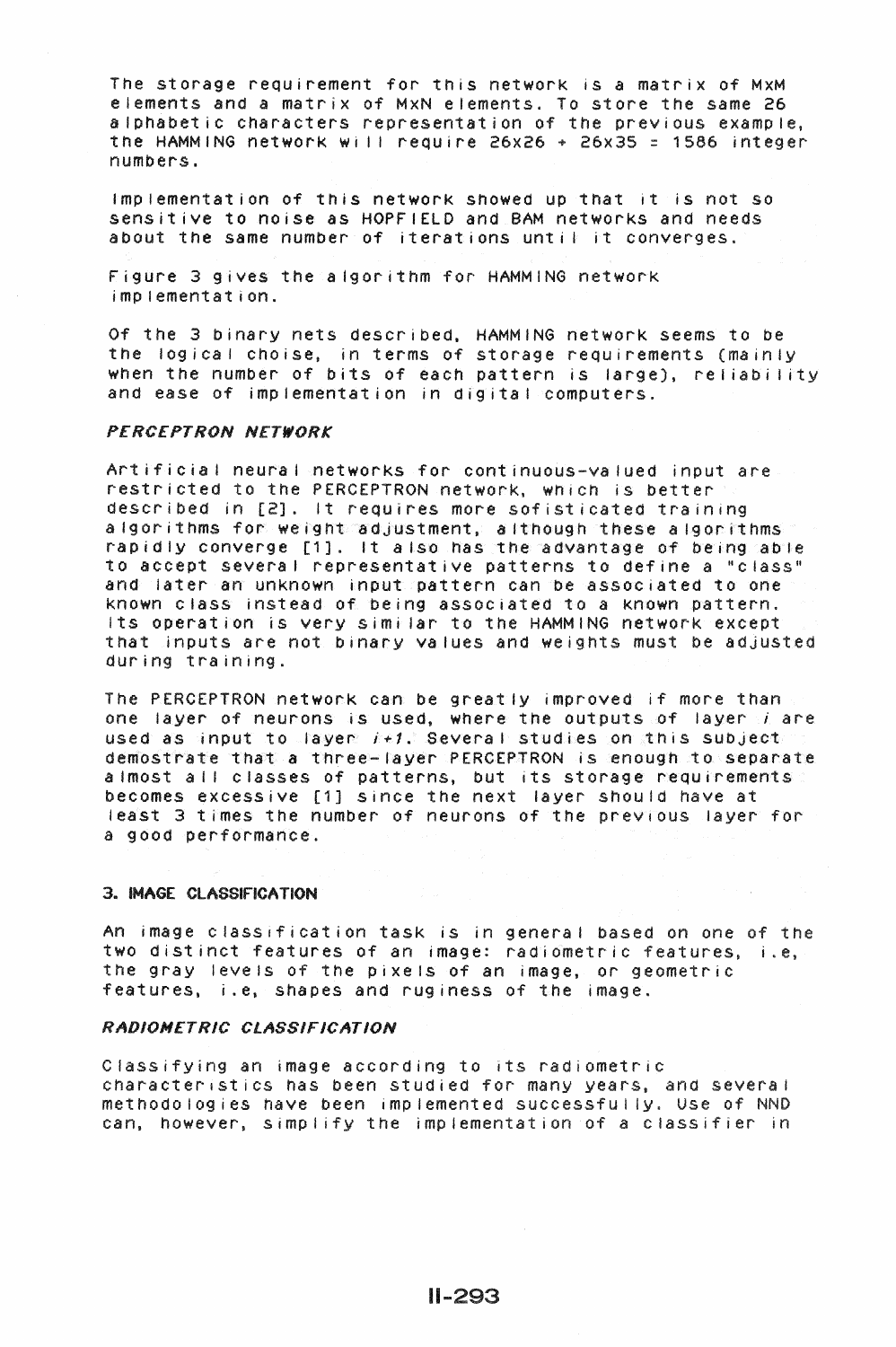low performance computers, since no excessive arithmetic is needed.

The PERCEPTRON network should be used for supervised classification. The single-layer netowork performs like a Gaussian classifier, and thus it is very restricted for decision regions which are too complex. On the other nand, the three-layer networK performs as a K-nearest neighboor classifier and can dea I with arbitrary decision regions. However, if the implementation requires the classifier to deal with a large number of classes, the multi-layer network memory requirements can oecome an inconvenience.

## GEOMETRIC CLASSIFICATION

When trying to classify images based on geometric features, the classification task encounters some difficulties:

- patterns are of variable size;
- -patterns are most I ikely to be disturbed by "noise" s1nce they are extracted from real images;
- the images contain bidimensional information which is important for pattern recognition.

The first two constraints can oe accomodated with the use of a noise-insensitive classifier. In the first case, a fixed size pattern can be defined and patterns which do not match its size are filled with "blanks", these "blanks" acting as noise to the classifier.

The other constraint (orientation, scaling and alignment of the pattern inside the image may -and normally will- vary between two images) has been subject of several studies and, up to now, there is no conclusive studies for use of a NND to act as a classifier.

When the pattern to be classified is orientation-independent, it is necessary to orient the patterns according to certain rules before storage in the network or before being presented to the network input for classification. This implies the need of computationa I pre-processing operations for rotation and translation of the patterns.

For certain patterns (for instance, geological structures) the orientation and sea ling of the patterns to be classified are significant to the classification process, so the patterns may be presented to the network without any pre-processing except a translation of the image. Even this can be time-consuming since the image should be exactly located to allow the NND to recognize the pattern.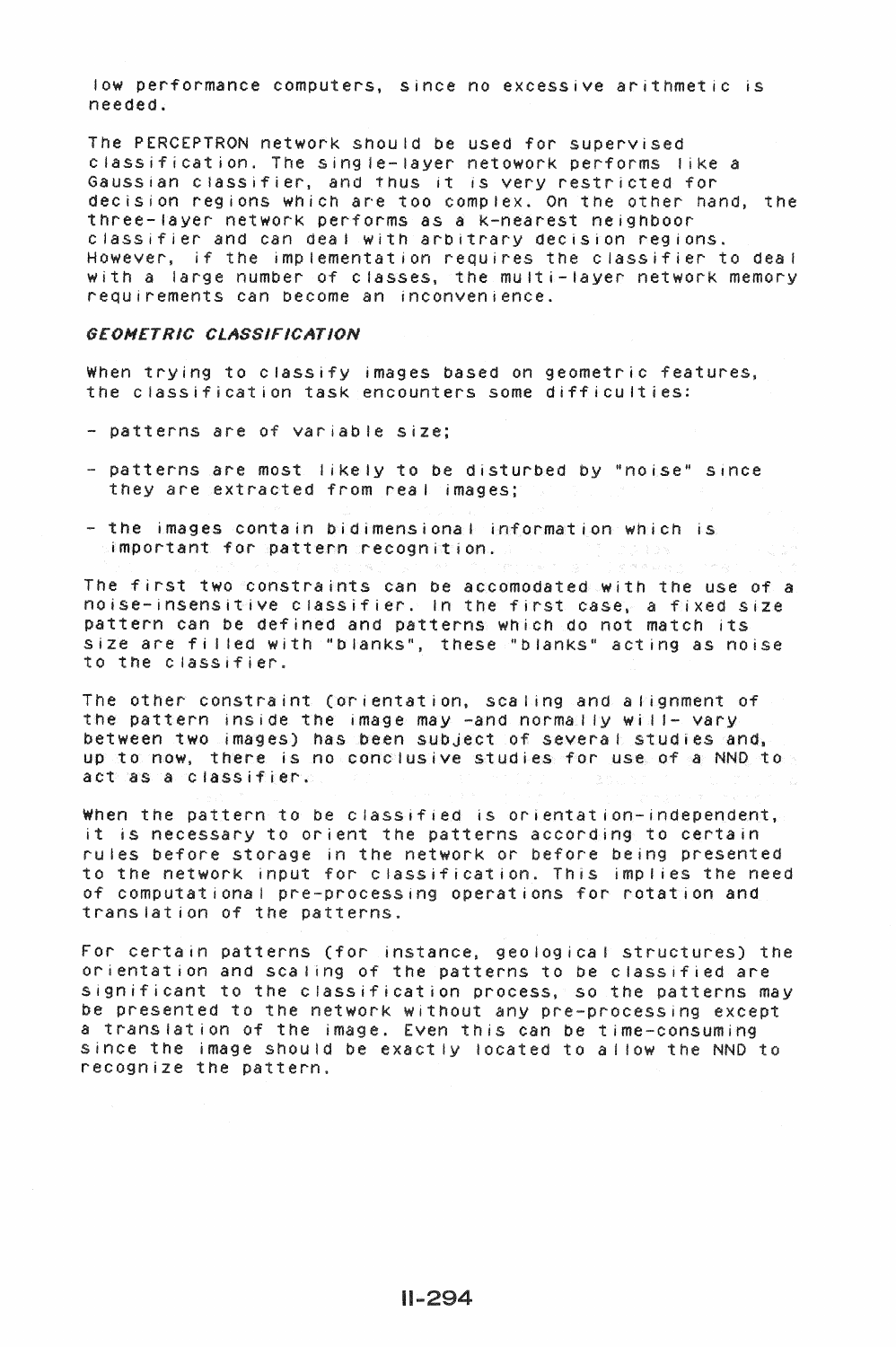### **4. CONCLUSIONS**

We have seen how artificial neural network devices can be used as pattern recognizers. The time-independence and holographic characteristics of NND used for patterns storage and retrieval make NNDs suitable for implementation in small computers. Several types of NND were briefly discussed and the mass storage requirements for each type were given.

Classifiers implemented with NND can be useful for recognition of noise-disturbed binary images. Radiometric patterns classification can also be easily achieved.

Although NND seems to present a good perspective in the field of geometric patterns classification, the actual state of the art of this subject makes this kind of implementation possible only in fast computers or along with dedicated imageprocessing hardware devices.

### **5. BIBLIOGRAPHY**

- [1] R. P. LIPPMANN, "An Introduction to Computing with Neural Nets", IEEE ASP Magazine, April 1987
- [2] M. Minsky and S. Papert, *Perceptrons: An Introduction to*<br>*Computational Geometry*, MIT Press (1969)
- [3] B. Kosko, "Bidirectional Associative Memories", IEEE Transactions on Systems, Man, and Cybernetics, Fail 1987
- [4] B. Kosko, "Constructiong an Associative Memory", Byte, September 1987
- [5] C. Brown, "Neural Research Yelds Computer That Can Learn", Electronic Engineering Times, February 3,1986
- [6] A. Moopenn, J. Lambe, and A. P. Thakoor, "Electronic Implementation of Associative Memory Based on Neural Network Models", IEEE Transactions on Systems, Man, and Cybernetics, March/April 1987
- [7] Yoh-Han Pao, and F. L. Merat, "Distributed Associative Memory for Patterns", IEEE Transactions on Systems, Man, and Cybernetics, November 1975
- [8] N. J. Nilsson, Learning Machines Foundations of trainable pattern-classifying systems, McGraw-Hill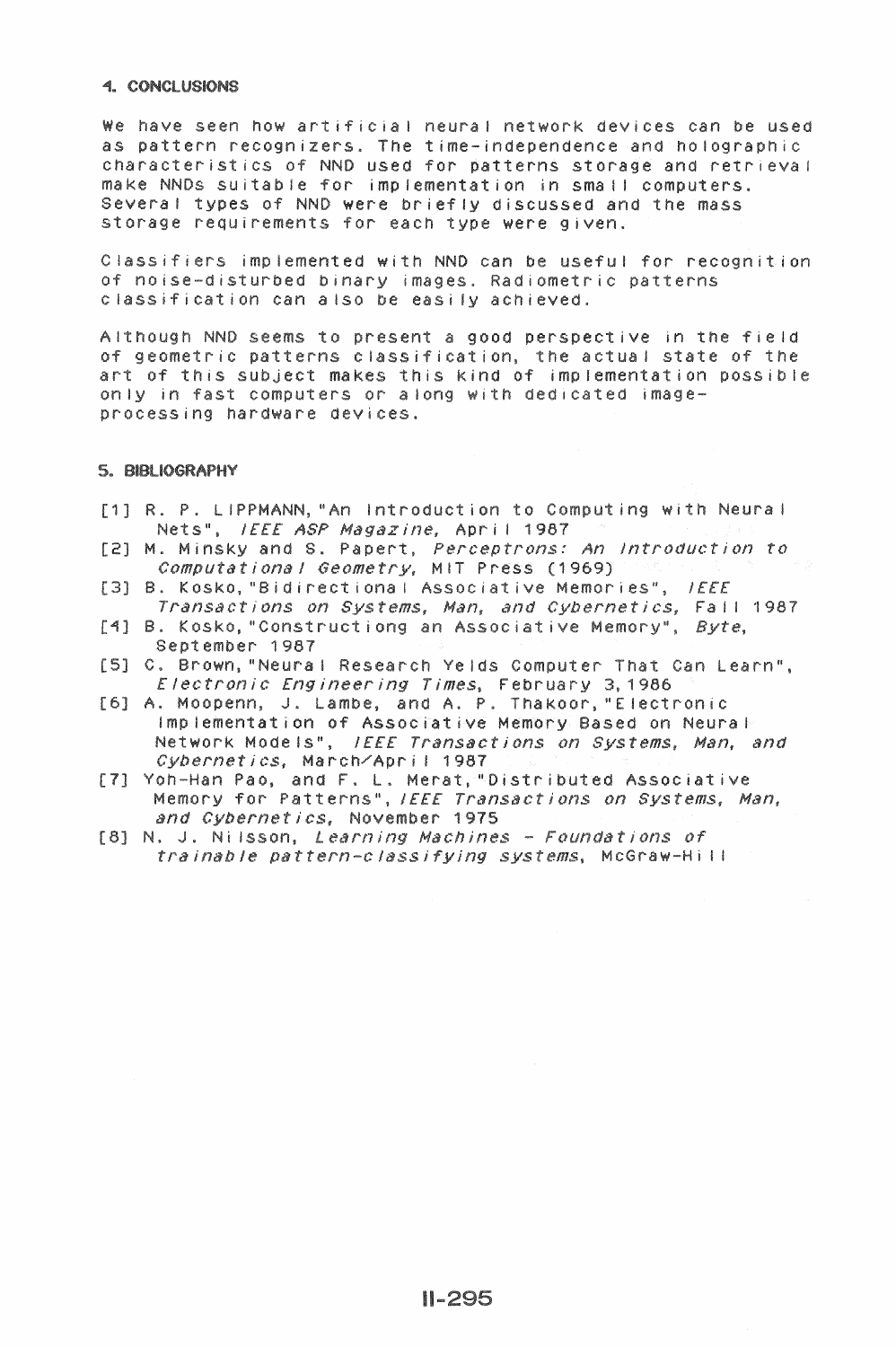Let X be the known pattern vector; Let Y be the unknown pattern vector; Let t be the number of iterations; Let  $Z(t)$  be the output pattern vector at iteration t; Let M be the the lenght of X. Step 1: *Convert binary input data to bipolar*  If  $Xi = 0$  then let  $Xi := -1$ , for  $1 \le i \le M$ . Step 2: *Learn an input pattern*  Let Wij be the connection weight from node i to node j; Wij := SUM  $(Xi \cdot Xj)$  for 1  $\leq i \leq M$ , 1  $\leq j \leq M$  and  $i \neq j$ . Step 3: *Initialize for recognition*  t : *=* 0;  $Zi(t) := Yi$  for  $1 \leq i \leq M$ . Step 1: *Reverberate the network*   $t := t + 1;$ For each  $i, 1 \leq i \leq M$ , repeat:  $Zi(t) := h$  [ SUM Wij·Zi(t-1) ], for 1  $\leq j \leq M$ where h is the threshold function, implemented as:  $h(s) := -1$  if s  $\leq O;$  $h(s)$  :=  $+1$  otherwise. Step 5: *Iterate unt; 1 convergence*  If  $Z_i(t) \neq Z_i(t-1)$  goto step 4, for 1  $\leq i \leq M$ . Step 6: *Convert output vector to binary*  If  $Z_i(t) = -1$  then let  $Z_i(t) := 0$ , for  $1 \le i \le M$ .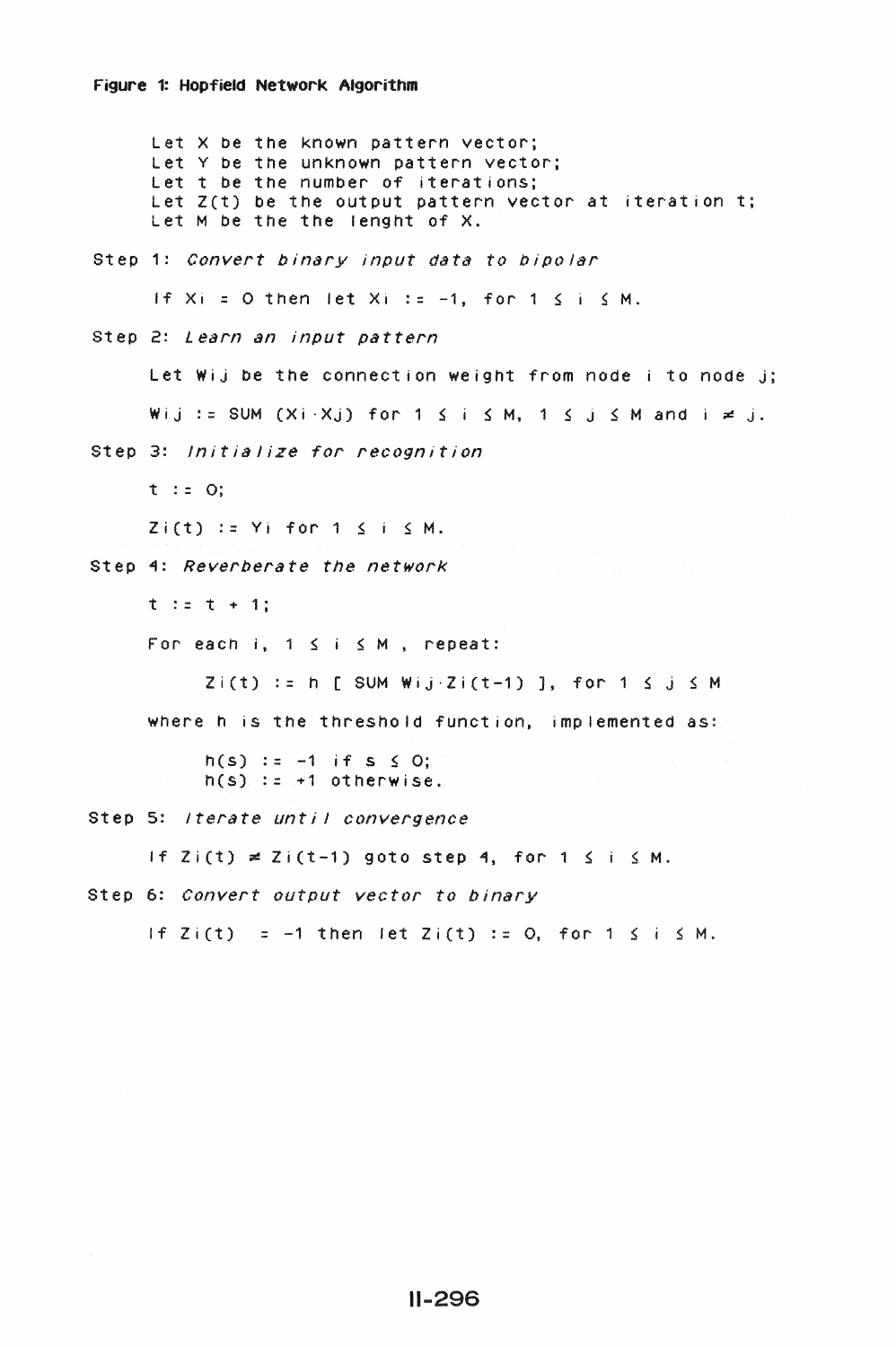Let X and X' be the two known pattern vector: Let N and M be the the lenght of X and X', respectively; Let Y be the unknown pattern vector, of size N or M: Let t be the number of iterations; Let Z(t) be the output pattern vector of size M or N at iteration t. Step 1: *Convert binary input data to bipolar*  If Xi = 0 then let Xi := -1, for 1  $\leq$  i  $\leq$  N; If  $X'$  i = 0 then let  $X'$  i := -1, for 1  $\leq$  i  $\leq$  M. Step 2: *Learn the input patterns X and X'*  Let Wij be the connection weight from node i to node j;  $W$ ij := SUM (Xi·X'j) for 1  $\leq$  i  $\leq$  N, 1  $\leq$  j  $\leq$  M. Step 3: *Reverberate the network*   $t := t + 1$ ; For each i,  $1 \le i \le M$  or N, repeat:  $Zi(t) := h$  [ SUM Wij·Yi(t-1) ], for 1  $\leq j \leq N$  or M; For each  $i, 1 \le i \le N$  or M, repeat:  $Y_i(t) := h$  [ SUM Wij·Zi(t-1) ], for 1  $\leq j \leq M$  or N. Step 4: *Iterate until convergence* If  $Zi(t) \neq Zi(t-1)$  goto step 3, for 1  $\leq i \leq M$  or N; If  $Y_i(t) = Y_i(t-1)$  goto step 3, for 1  $\leq i \leq N$  or M. Step 6: *Convert output vector to binary*  If  $Z_i(t) = -1$  then let  $Z_i(t) := 0$ , for  $1 \le i \le M$  or N.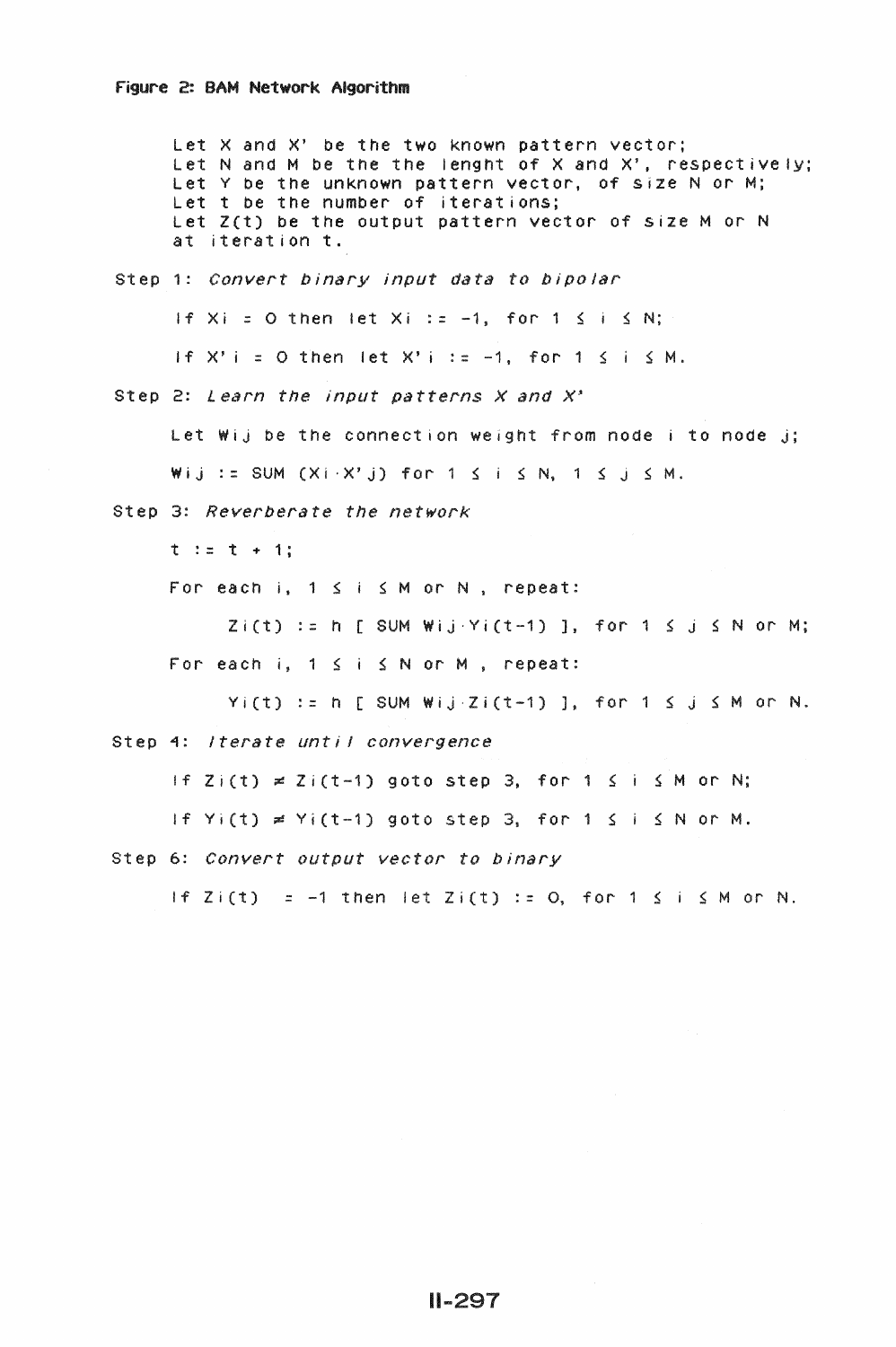#### Figure 3: HAMMING Network Algorithm

Let X be the known pattern vector; Let Y be the unknown pattern vector; Let t be the number of iterations: Let  $Z(t)$  be the output pattern vector at iteration t; Let N be the the lenght of X; Let M be the number of patterns to be stored. Step 1: Convert binary input data to bipolar If  $Xi = 0$  then let  $Xi$  := -1, for 1  $S$  i  $S$  N. Step 2: Learn an input pattern Let Wij be the connection weight from input i to node j; Wij:=  $Xi + 2$  for  $1 \le i \le N$ ,  $1 \le j \le M$ ;  $\Theta$ j := (N-1) ÷ 2; Let W'ij be the connection weight from node i to node j;  $W'$ ij:= 1 if i = j;  $W'$ ij: =  $E$  if i  $\neq$  j for 1  $\leq$  i  $\leq$  M, 1  $\leq$  j  $\leq$  M; where  $\epsilon$  >  $(M-1)^{-1}$ . Step 3: Initialize for recognition  $t := 0$ : For each j,  $1 \le i \le M$ , repeat:  $Zj(t) := h [SUM (Wij.Yi - \Theta j)]$  for  $1 \le i \le N$ . Step 4: Reverberate the network  $t := t + 1$ ; For each j,  $1 \le j \le M$ , repeat:  $Zj(t) := h [ Zj(t-1) + E SM Zk(t-1) ],$ for  $1 \leq k \leq M$  and  $k \geq j$ ; where h is the threshold function, implemented as:  $h(s) := -1$  if  $s \le 0$ ;  $h(s) := +1$  otherwise. Step 5: /terate until convergence If  $Zj(t) \neq Zj(t-1)$  goto step 4, for  $1 \leq j \leq M$ . Step 6: Convert output vector to binary If  $Zj(t) = -1$  then let  $Zj(t) := 0$ , for  $1 \leq j \leq M$ .

# $II - 298$